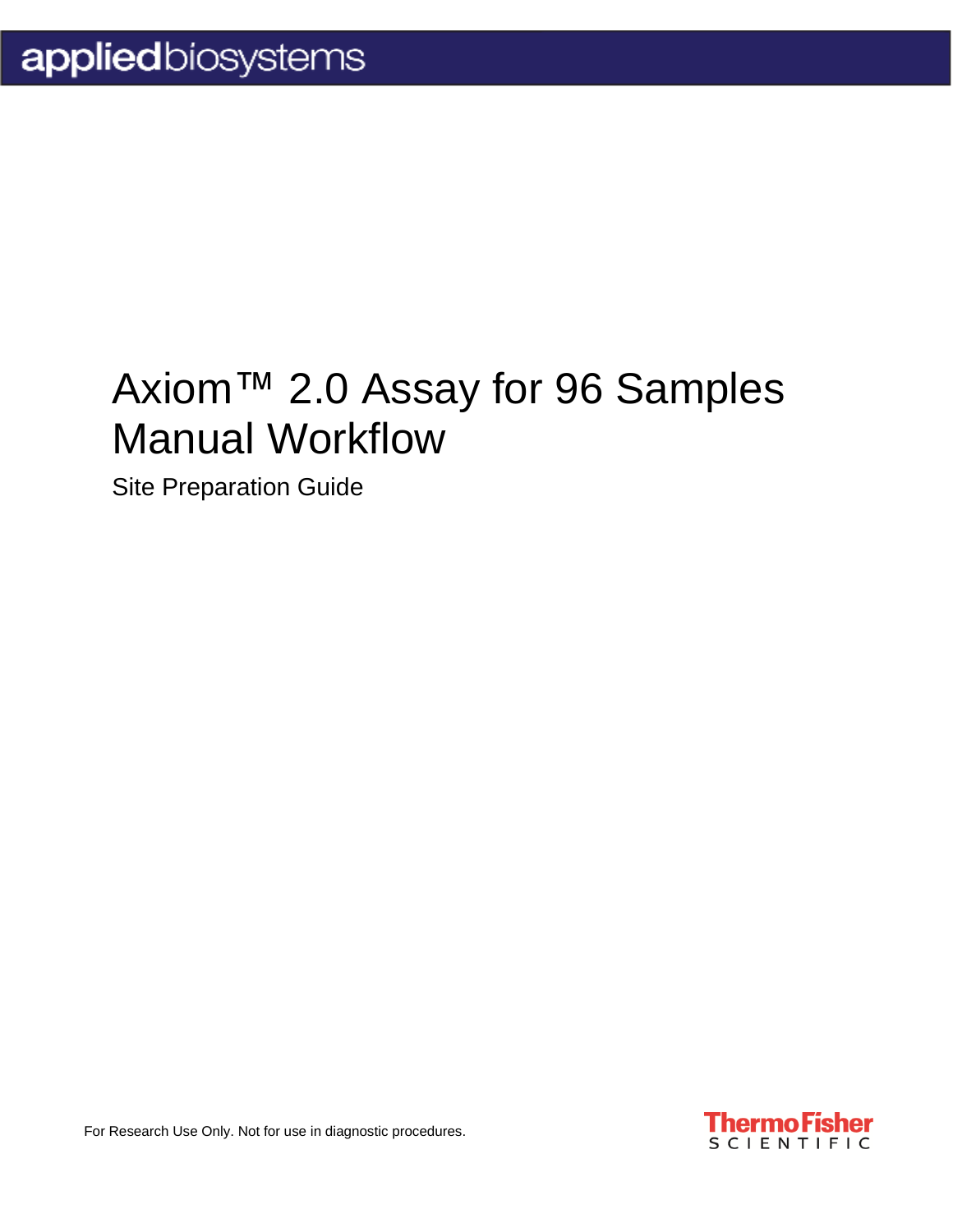Information in this document is subject to change without notice.

#### **DISCLAIMER**

TO THE EXTENT ALLOWED BY LAW, THERMO FISHER SCIENTIFIC AND/OR ITS AFFILIATE(S) WILL NOT BE LIABLE FOR SPECIAL, INCIDENTAL, INDIRECT, PUNITIVE, MULTIPLE OR CONSEQUENTIAL DAMAGES IN CONNECTION WITH OR ARISING FROM THIS DOCUMENT, INCLUDING YOUR USE OF IT.

#### **Important Licensing Information**

These products may be covered by one or more Limited Use Label Licenses. By use of these products, you accept the terms and conditions of all applicable Limited Use Label Licenses.

#### **Corporate entity**

Life Technologies | Carlsbad, CA 92008 USA | Toll free in USA 1.800.955.6288

#### **Trademarks**

All trademarks are the property of Thermo Fisher Scientific and its subsidiaries unless otherwise specified.All other trademarks are the property of their respective owners.

© 2017 Thermo Fisher Scientific Inc. All rights reserved.

P/N 702991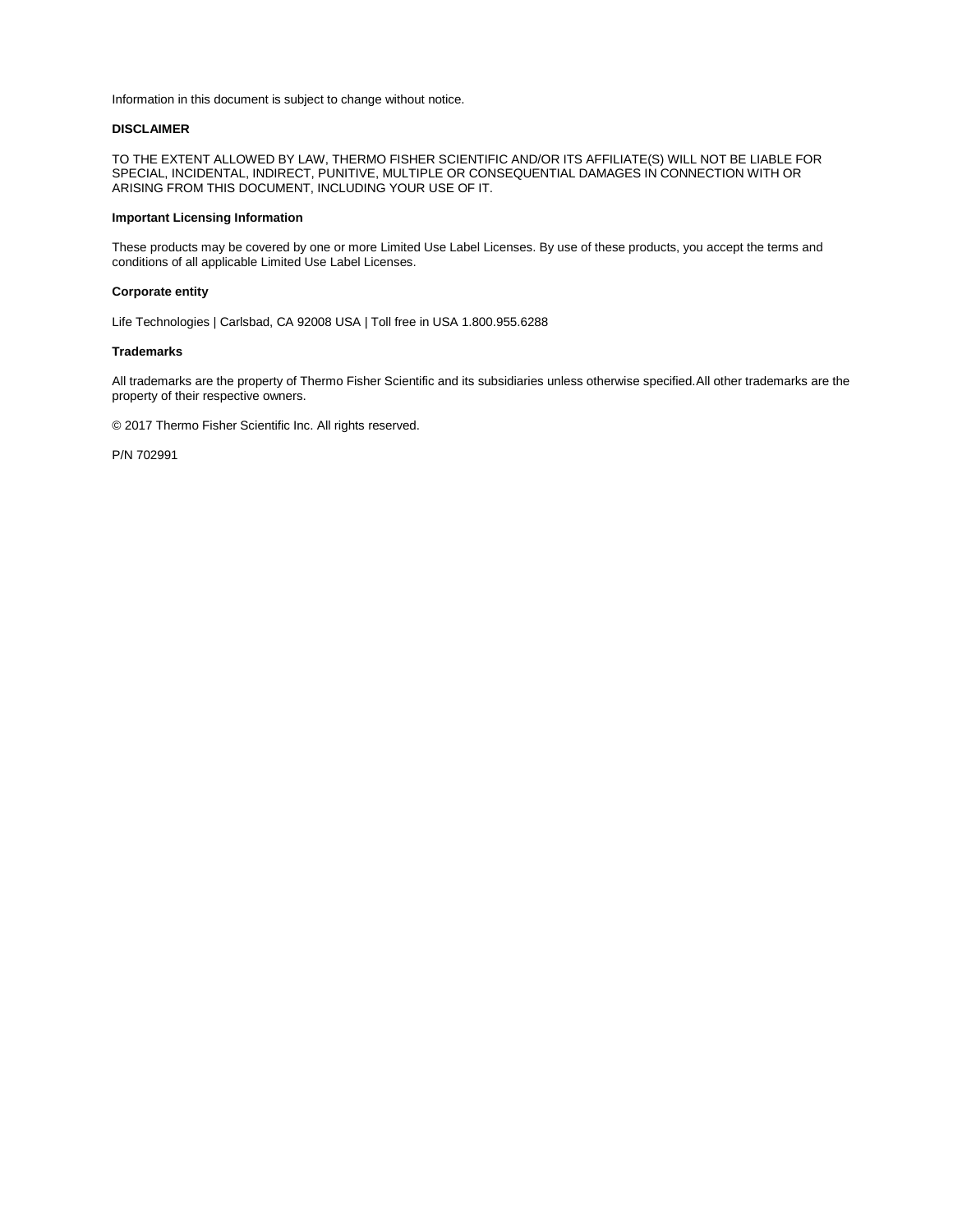### Contents

| Chapter 1 Equipment and Supplies for the Axiom <sup>™</sup> 2.0 Assay for 96 Samples Manual |                 |
|---------------------------------------------------------------------------------------------|-----------------|
|                                                                                             |                 |
|                                                                                             |                 |
|                                                                                             |                 |
|                                                                                             |                 |
|                                                                                             |                 |
|                                                                                             |                 |
|                                                                                             |                 |
|                                                                                             |                 |
|                                                                                             |                 |
|                                                                                             |                 |
|                                                                                             |                 |
|                                                                                             |                 |
|                                                                                             |                 |
|                                                                                             |                 |
|                                                                                             | $\overline{12}$ |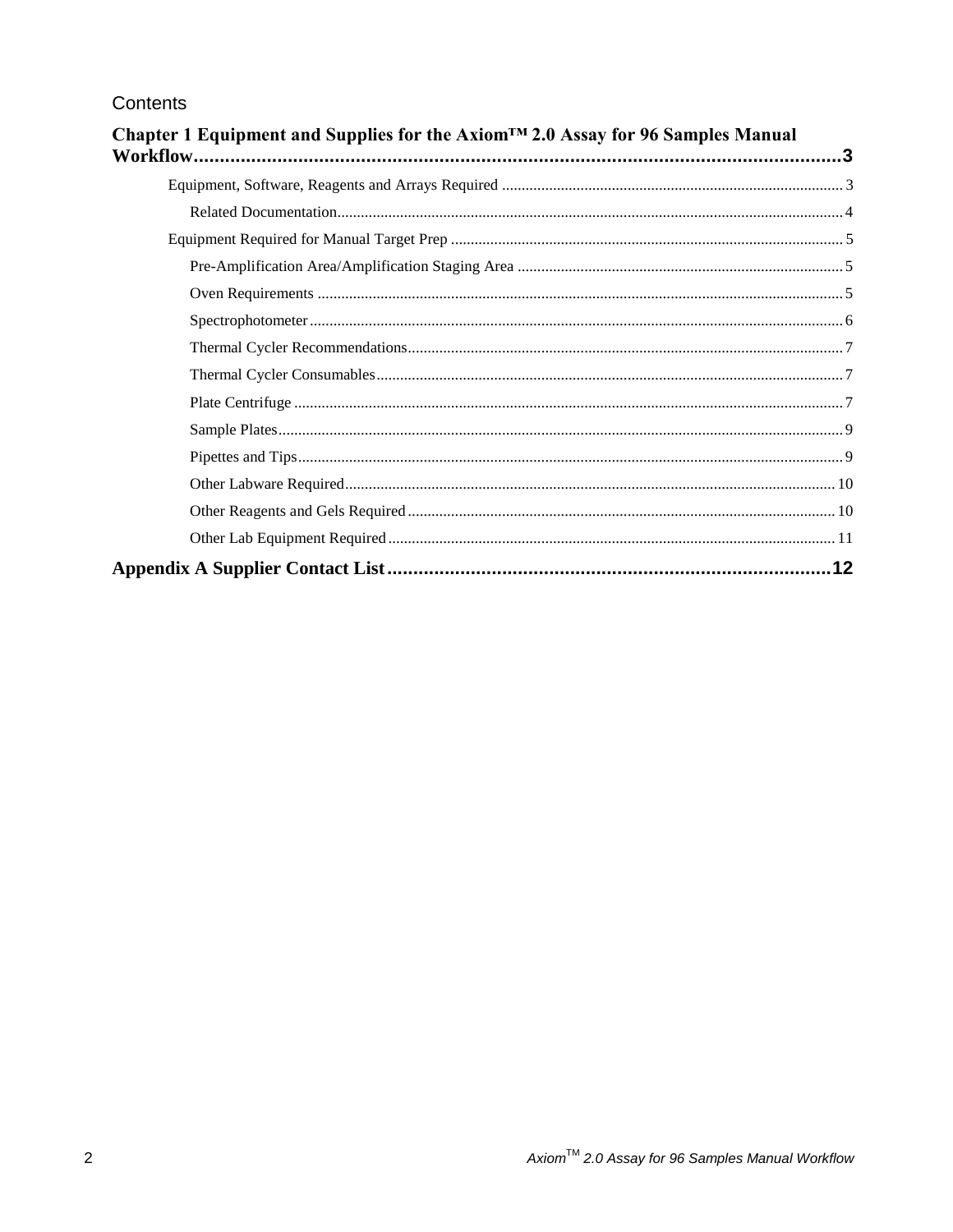# <span id="page-3-0"></span>**Chapter 1 Equipment and Supplies for the Axiom™ 2.0 Assay for 96 Samples Manual Workflow**

This site preparation guide includes the supplier and part number information for the equipment, software, reagents, arrays, labware and other consumables that have been validated for use with the Axiom™ 2.0 Assay for 96 Samples Manual Workflow.

Information on suppliers of the equipment and supples is listed in Appendix A, *Supplier Contact List*.

## <span id="page-3-1"></span>**Equipment, Software, Reagents and Arrays Required**

**Table 1.1** Equipment, Software, Reagents and Arrays Required

| $\checkmark$ ltem                                                                                                                                                                                                                                                                                                                                                                                                                                                                      | <b>Part Number</b>               |
|----------------------------------------------------------------------------------------------------------------------------------------------------------------------------------------------------------------------------------------------------------------------------------------------------------------------------------------------------------------------------------------------------------------------------------------------------------------------------------------|----------------------------------|
| Equipment                                                                                                                                                                                                                                                                                                                                                                                                                                                                              |                                  |
| GeneTitan™ Multi-Channel Instrument*                                                                                                                                                                                                                                                                                                                                                                                                                                                   | Contact Thermo Fisher, Inc.      |
| <b>Software</b>                                                                                                                                                                                                                                                                                                                                                                                                                                                                        |                                  |
| GeneChip™ Command Console™ (AGCC)<br>$\bullet$                                                                                                                                                                                                                                                                                                                                                                                                                                         | version 3.1 or later             |
| Axiom™ Analysis Suite                                                                                                                                                                                                                                                                                                                                                                                                                                                                  | version 1.1 or later             |
| <b>Reagents</b>                                                                                                                                                                                                                                                                                                                                                                                                                                                                        |                                  |
| Axiom™ 2.0 Reagent Kit<br>$\bullet$                                                                                                                                                                                                                                                                                                                                                                                                                                                    | 901758 (96 reactions)            |
| <b>Arrays</b>                                                                                                                                                                                                                                                                                                                                                                                                                                                                          |                                  |
| Axiom™ Genotyping Solution Array Plates<br>$\bullet$                                                                                                                                                                                                                                                                                                                                                                                                                                   | Varies, depending onarray design |
| Please visit our web site for a complete list of array plates available for use<br>with the Axiom™ 2.0 Assay.                                                                                                                                                                                                                                                                                                                                                                          |                                  |
| Axiom™Microbiome 96-Array Plates<br>$\bullet$                                                                                                                                                                                                                                                                                                                                                                                                                                          | 550666/902904                    |
| Consumables                                                                                                                                                                                                                                                                                                                                                                                                                                                                            |                                  |
| Each Axiom™GeneTitan™ Consumables Kit contains the<br>$\bullet$<br>followinglabware for each array plate:<br>1 Hyb Tray<br>$\overline{\phantom{a}}$<br>1 Scan Tray with top cover and protective base<br>$\overline{\phantom{a}}$<br>5 Stain Trays with top covers<br>These trays are required for processing Axiom array plates on the<br>GeneTitan™ Multichannel Instrument.<br>NOTE: Consumables are included with the Axiom Genome-Wide BOS and<br>Pan-African Genotyping Bundles. | 901606                           |
|                                                                                                                                                                                                                                                                                                                                                                                                                                                                                        |                                  |

*\* For a complete list of all equipment and supplies required for GeneTitan Instrument installation and operation, please consult the GeneTitan Multi-Channel Instrument Site Preparation Guide (P/N 08-0305).*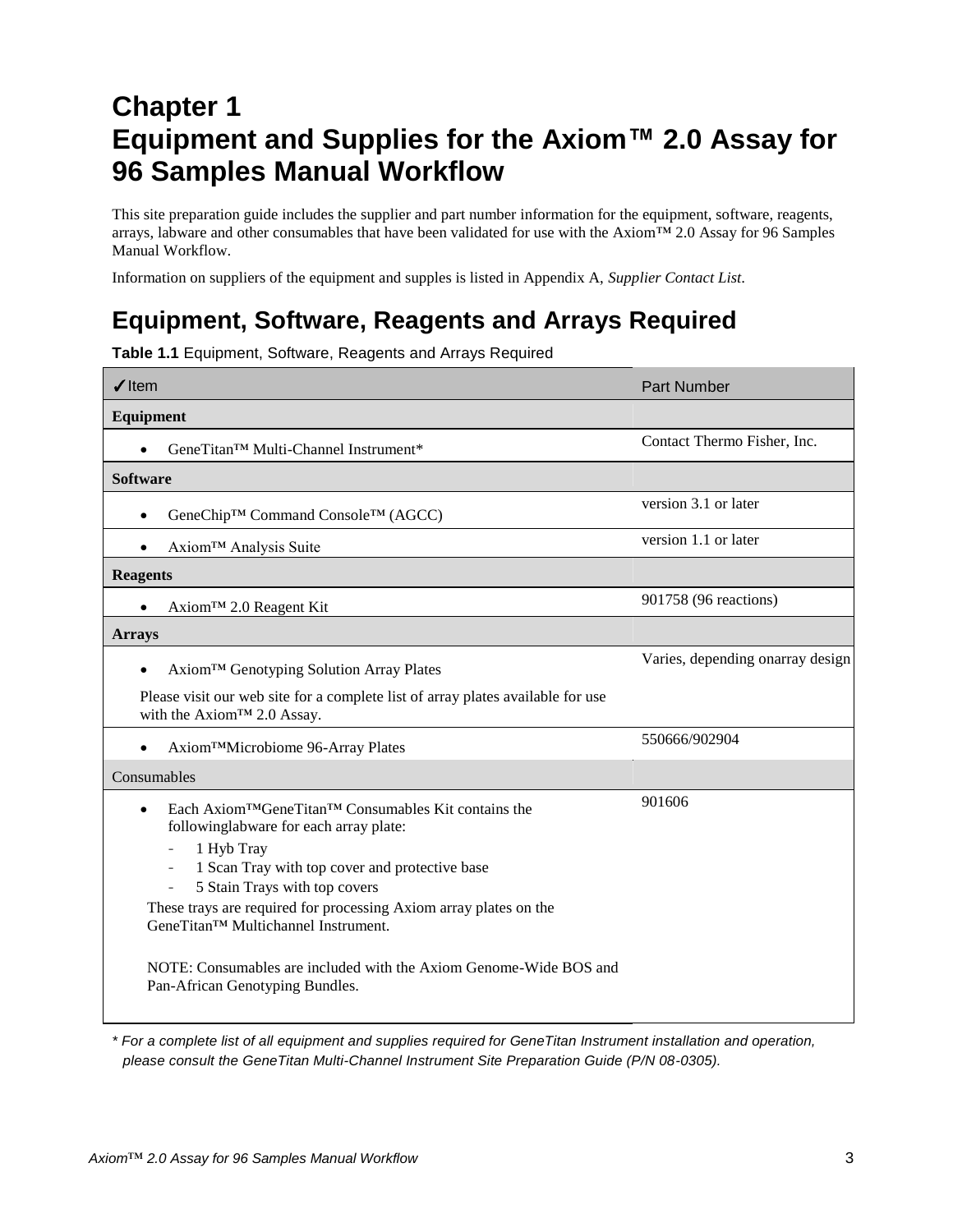**Table 1.1** Equipment, Software, Reagents and Arrays Required (Continued)

| <b>Item</b>                                                                                                                                                                                                                                                                                                                                                                                                                                                                                                                                                                                                                                                                                            | <b>Part Number</b>         |
|--------------------------------------------------------------------------------------------------------------------------------------------------------------------------------------------------------------------------------------------------------------------------------------------------------------------------------------------------------------------------------------------------------------------------------------------------------------------------------------------------------------------------------------------------------------------------------------------------------------------------------------------------------------------------------------------------------|----------------------------|
| <b>Training Module</b>                                                                                                                                                                                                                                                                                                                                                                                                                                                                                                                                                                                                                                                                                 |                            |
| Axiom™ 2.0 Assay Training Module for CEU, EUR, LAT, and AFR Arrays<br>Axiom™ 2.0 Assay Training Module for ASI, CHB, and EAS Arrays<br>Axiom™ 2.0 Assay Training Module for BOS Arrays<br>٠<br>Each Kit Includes:<br>Two Genome-Wide 96-Array Plates for specific array plate types listed above,<br>except for BOS which includes 1 CEU Array Plate and 1 BOS Array Plate.<br>Two Axiom <sup>™</sup> 2.0 Reagent Kits (96 reactions)<br>$\overline{\phantom{a}}$<br>Two Axiom <sup>™</sup> GeneTitan <sup>™</sup> Consumables Kits<br>Two full plates of 96 HapMap DNA samples (except for BOS training modules<br>which only include one 96 HapMap DNA sample plate)<br>One Zerostat Anti-Static Gun | 901767<br>901768<br>901750 |
| Axiom™2.0 Pan-African Training Module<br>Each Kit Includes:<br>One Axiom Genome-Wide Pan-African Genotyping Bundle (1 set of 96-array<br>plates, 3 Axiom 2.0 Reagent Kits, and 3 Axiom GeneTitan Consumables Kits)<br>Three identical 96 HapMap DNA plates<br>One Zerostat Anti-Static Gun                                                                                                                                                                                                                                                                                                                                                                                                             | 901769                     |
| Axiom™ 2.0 Assay Training Module for Microbiome 96-Array Plates<br>Each Kit Includes:<br>One Axiom <sup>™</sup> CEU 96-Array Plate<br>One Axiom Microbiome 96-Array Plate<br>Two Axiom Microbiome 96-Array Plate<br>Two Axiom Monet Titan Monsumables Kits<br>One full plate of 96 HapMap DNA samples<br>One Zerostat Anti-Static Gun                                                                                                                                                                                                                                                                                                                                                                  | 902988                     |

#### <span id="page-4-0"></span>**Related Documentation**

- *Axiom*™ *2.0 Assay for 96 Samples Manual Workflow User Guide*, P/N 702990
- *Axiom*™ *2.0 Assay for 96 Samples Manual Workflow Site Preparation Guide*, P/N 702991
- *Axiom*™ *2.0 Assay for 96 Samples Manual Target Prep Protocol QRC*, P/N 702989
- *Axiom*™*Microbiome Solution User Guide*, P/N 703408
- *Axiom*™ *2.0 Assay for 24 Samples User Guide*, P/N 703335
- *Axiom*™ *2.0 Assay for 24 Samples Site Preparation Guide*, P/N 703336
- *Axiom*™ *2.0 Assay for 24 Samples Manual Target Preparation Protocol QRC*, P/N 703337
- *Axiom*™ *2.0 Assay Automated Workflow on NIMBUS*™ *User Guide*, P/N 703349
- *Axiom*™ *2.0 Assay Automated Workflow on NIMBUS*™ *Site Preparation Guide*, P/N 703349
- *Axiom*™ *2.0 Automated Target Prep Protocol on NIMBUS*™ *QRC*, P/N 703351
- *Axiom*™ *2.0 gDNA Sample Preparation QRC*, P/N 702987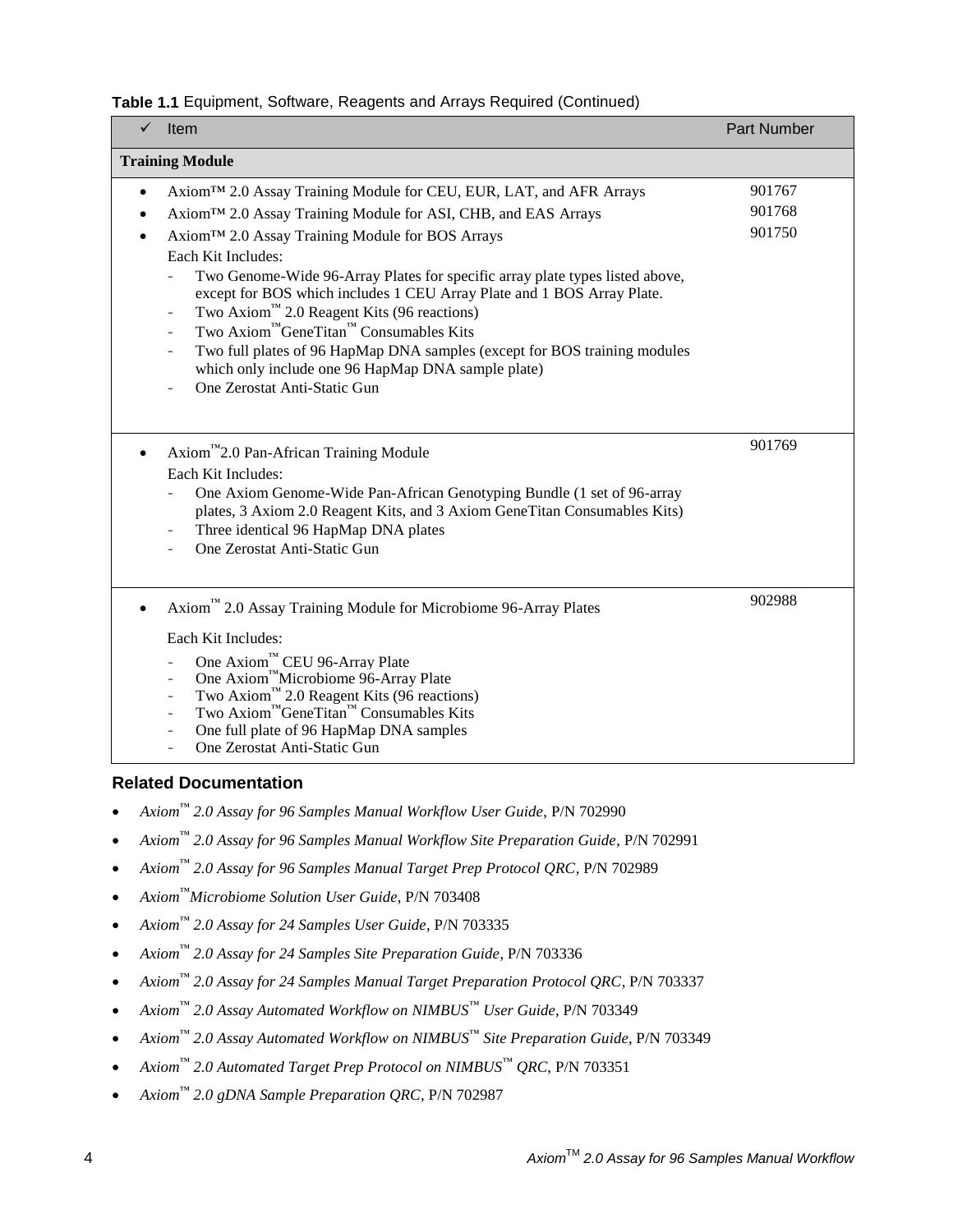- *Axiom*™*gDNA Sample Prep for Axiom Genome-Wide BOS 1 Array Plate QRC*, P/N 702975
- *Axiom*™ *Genotyping Solution Data Analysis Guide*, P/N 702961
- *GeneTitan*™ *MC Protocol for Axiom 2.0 Array Plate Processing QRC*, P/N 702988
- *GeneChip*™ *Command Console*™ *(AGCC) 4.0 User Guide*, P/N 702569
- *Axiom™ Analysis Suite User Guide*, P/N 703307
- *Axiom*™ *2.0 Assay Automated Workflow User Guide*, P/N 702963
- *Axiom*™ *2.0 Assay Automated Target Prep Protocol QRC*, P/N 702962
- *GeneTitan*™ *Multi-Channel Instrument User Guide*, P/N 08-0306
- *GeneTitan*™ *Multi-Channel Instrument Site Preparation Guide*, P/N 08-0305

### <span id="page-5-0"></span>**Equipment Required for Manual Target Prep**

**Table 1.2** Additional Instruments Required for the Axiom™ 2.0 Assay Manual Workflow

| <b>Equipment</b>                                                                                            | Manufacturer/<br><b>Distributor</b> | <b>Part Number</b> |
|-------------------------------------------------------------------------------------------------------------|-------------------------------------|--------------------|
| Two or three ovens (see Oven Requirements)                                                                  |                                     |                    |
| Fume Hood (Strongly recommended: see the Axiom 2.0 Assay Manual Workflow User Guide for<br>moreinformation) |                                     |                    |
| One of the following Thermal Cyclers:                                                                       |                                     |                    |
| Bio-Rad DNA Engine PTC-200/MJ PTC-200 Thermal<br>Cycler                                                     | Bio-Rad                             |                    |
| Bio-Rad / MJ Tetrad <sup>™</sup> 2 PTC-0240G                                                                | Bio-Rad                             |                    |
| <b>ABI 9700</b>                                                                                             | ABI                                 |                    |
| ABI 2720                                                                                                    | ABI                                 |                    |
| (see <i>Thermal Cycler Recommendations</i> , below)                                                         |                                     |                    |
| One of the following shakers:<br>٠                                                                          |                                     |                    |
| Compact Digital Microplate Shaker                                                                           | Thermo Scientific                   | 88880023           |
| $Jitterbug^{TM}$                                                                                            | Boekel Scientific                   | Model 130 000      |

#### <span id="page-5-1"></span>**Pre-Amplification Area/Amplification Staging Area**

Precautions are required when manipulating genomic DNA or setting up amplification reactions to avoid contamination with foreign DNA amplified in other reactions and procedures. It is recommended that genomic DNA manipulations and amplification reaction set up are performed in a dedicated rooms or areas separate from the main laboratory.

These areas should have dedicated sets of pipettes and plasticware. If no dedicated area is available, use of a dedicated bench or a dedicated biosafety hood and dedicated pipettes is suggested. If no dedicated bench or biosafety hood is available, a set of dedicated pipettes is recommended.

Ideally, the pre-amplification and amplification staging areas would be separate; however these areas may be combined due to space and equipment limitations.

#### <span id="page-5-2"></span>**Oven Requirements**

Multiple ovens are required for manual target preparation. The exact number depends upon whether you are running only a single sample plate and array plate through the workflow, or if you are trying to run the three plate/week manual target preparation workflow.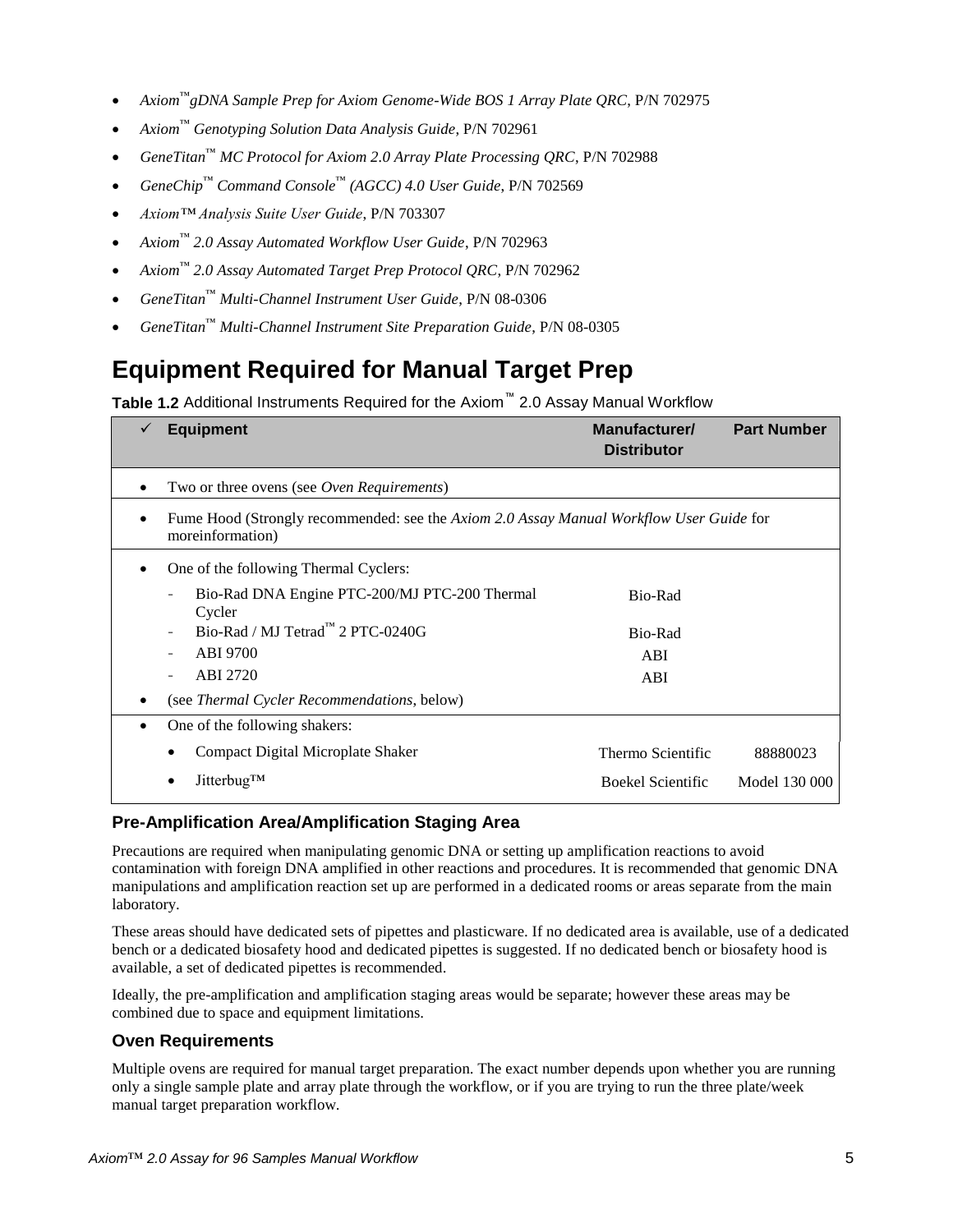- If you are running individual plates, you will need two ovens for the workflow.
- If you are running the three plate / week workflow, a third oven is highly recommended.

Refer to the chapter, *Processing Three Axiom Array Plates per Week with Manual Target Preparation in theAxiom™ 2.0 Assay Manual Workflow User Guide*(P/N 702990) for more information.

#### **Table 1.3** Suggested Settings for Ovens When Performing Three Plate/week Manual Target Prep **Workflow**

| Day of Workflow | Oven 1         | Oven <sub>2</sub> | Oven <sub>3</sub> |
|-----------------|----------------|-------------------|-------------------|
| Day 1           | $37^{\circ}$ C | N/A               | N/A               |
| Day 2           | $37^{\circ}$ C | $65^{\circ}$ C    | $37^{\circ}$ C    |
| Day 3           | $48^{\circ}$ C | $65^{\circ}$ C    | $37^{\circ}$ C    |
| Day 4           | $48^{\circ}$ C | $65^{\circ}$ C    | $37^{\circ}$ C    |
| Day 5           | N/A            | N/A               | N/A               |

**Table 1.4** Ovens Required for the Axiom™ 2.0 Assay Manual Workflow

| <b>Equipment</b>                                                    | Manufacturer/<br><b>Distributor</b> | <b>Part Number</b>                          |
|---------------------------------------------------------------------|-------------------------------------|---------------------------------------------|
| Two to three ovens, any combination of the<br>٠<br>following types: | <b>VWR</b>                          |                                             |
| ED 53 drying oven by Binder<br>-                                    |                                     | 50/60 Hz, 115 V, 1200W VWR<br>P/N 47746-744 |
|                                                                     |                                     | Mfg. P/N 9010-0131                          |
|                                                                     |                                     | 50/60 Hz, 230 V, 1200 W                     |
|                                                                     |                                     | VWR P/N 47746-690                           |
|                                                                     |                                     | Mfg. P/N 9010-0078                          |
| GeneChip <sup>™</sup> Hyb Oven 645 <sup>*</sup>                     | Thermo Fisher                       | 00-0331                                     |

*\*The GeneChip*™ *Hybridization Oven 640 is currently not supported with the Axiom 2.0 Assay.*

### <span id="page-6-0"></span>**Spectrophotometer**

We recommend using one of the spectrophotometers listed in Table 1.5.

**Table 1.5** Spectrophotometers

|           | <b>Item</b>                                                                                                      | <b>Supplier</b>                           | <b>Part Number</b>                             |
|-----------|------------------------------------------------------------------------------------------------------------------|-------------------------------------------|------------------------------------------------|
| $\bullet$ | One of the following spectrophotometers:<br>DTX 880 Multimode Detector, with:<br>-<br>Genomic Filter Slide<br>or | <b>Beckman Coulter</b><br>Beckman Coulter | $987921 - detector$<br>$A30184 - filter$ slide |
| $\bullet$ | SpectraMax High throughput Microplate<br>Spectrophotometer                                                       | <b>Molecular Devices</b>                  | Plus384                                        |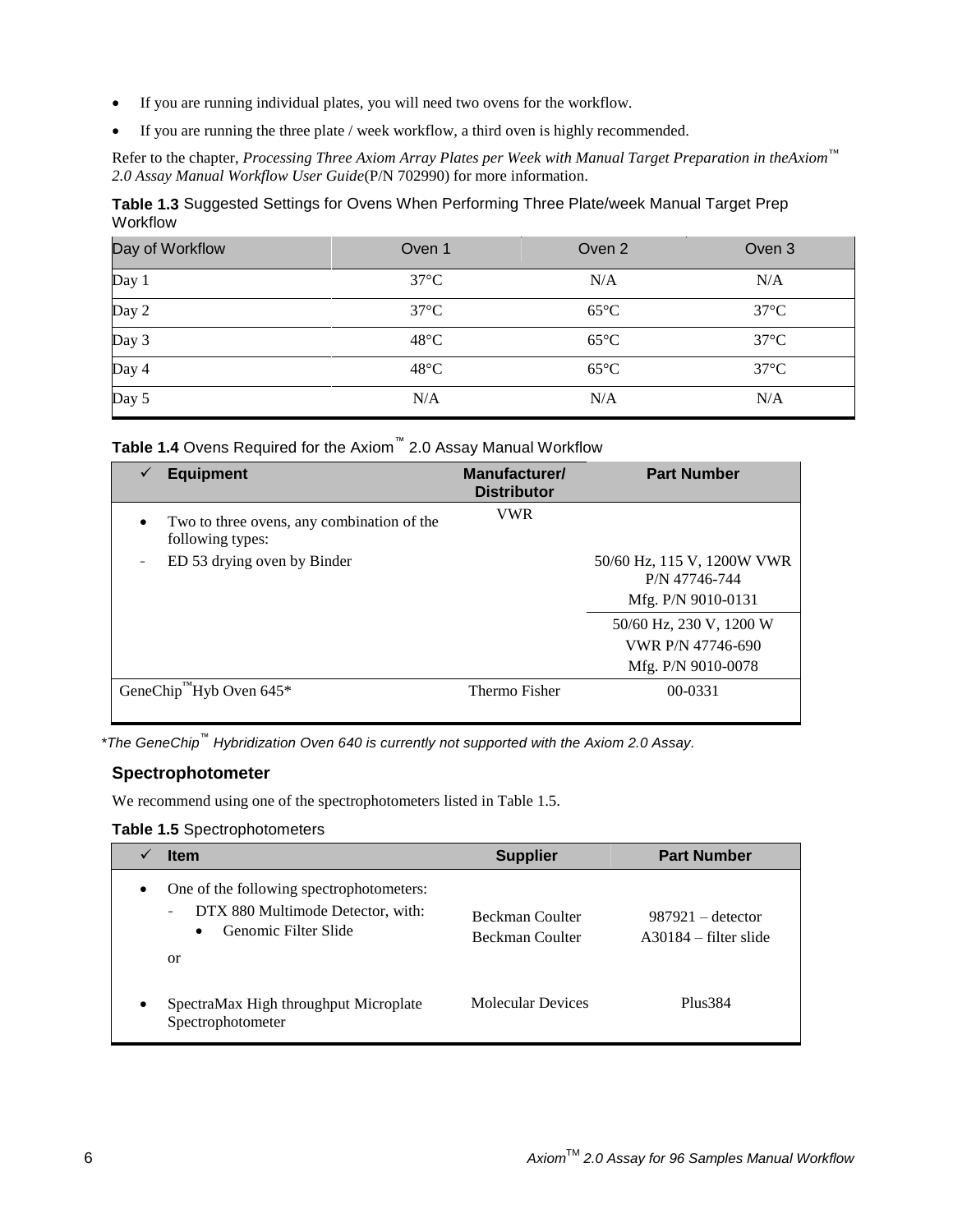#### <span id="page-7-0"></span>**Thermal Cycler Recommendations**

We have verified the performance of this assay using the following thermal cyclers:

- Bio-Rad DNA Engine PTC-200/MJ PTC-200, or
- Bio-Rad / MJ Tetrad™ 2 PTC-0240G, or
- ABI 9700 (with gold, sliver, or aluminum block), or
- ABI 2720

The performance of this assay has not been verified with other thermal cyclers. Use of other thermal cyclers may result in assay failure and may violate the Axiom Array and Reagent replacement policy. The thermal cycler needs to be programmed with the "Axiom 2.0 Denature" protocol:

- 1. 95°C 10 min
- 2. 48°C 3 min
- 3. 48°C hold

Use the heated lid option when setting up or running the protocol.

#### <span id="page-7-1"></span>**Thermal Cycler Consumables**

Table 1.6 provides details into the consumables to be used with each thermal cycler.

|  |  |  |  | Table 1.6 Thermal Cycler Consumables for the Axiom 2.0 Assay Manual Workflow |  |  |  |  |  |
|--|--|--|--|------------------------------------------------------------------------------|--|--|--|--|--|
|--|--|--|--|------------------------------------------------------------------------------|--|--|--|--|--|

| <b>Thermal Cycler Model</b> | <b>PCR Plate Type</b>                                                    | Seal*                                                                 |
|-----------------------------|--------------------------------------------------------------------------|-----------------------------------------------------------------------|
| Bio-Rad PTC-200             | Bio-Rad Hard-Shell Thin-Wall 96-Well<br>Skirted PCR Plates, P/N HSP-9631 | MicroAmp Clear Adhesive Film from<br>Applied Biosystems (P/N 4306311) |
| Bio-Rad Tetrad 2 PTC-0240   | Bio-Rad Hard-Shell Thin-Wall 96-Well<br>Skirted PCR Plates, P/N HSP-9631 | MicroAmp Clear Adhesive Film from<br>Applied Biosystems (P/N 4306311) |
| ABI 9700                    | Bio-Rad P/N HSS-9601 (half skirtedplate)                                 | MicroAmp Clear Adhesive Film from<br>Applied Biosystems (P/N 4306311) |
| ABI 2720                    | Bio-Rad P/N HSS-9601 (half skirted plate)                                | MicroAmp Clear Adhesive Film from<br>Applied Biosystems (P/N 4306311) |

*\*Microseal "B" film from Bio-Rad (P/N MSB-1001) may be used in place of MicroAmp Clear Adhesive Film for the Bio-Rad and ABI thermal cyclers. For Axiom™Microbiome applications, only use the MicroAmp Clear Adhesive Film (P/N 4306311). The use of the Bio-Rad Microseal 'B' Film has not been validated for Axiom Microbiome use.*

#### <span id="page-7-2"></span>**Plate Centrifuge**

One plate centrifuge is required for the Axiom™ 2.0 Assay Manual Workflow. We recommend the plate centrifuges listed in Table 1.7. When centrifuging and drying pellets, the centrifuge must be able to spin down plates at:

- rcf: 3200 x*g*with an appropriate rotor bucket combination (4000 RPM for the Eppendorf 5810R configuration described below)
- temperature: 4°C

In addition, the bottom of the rotor buckets should be soft rubber to ensure that the deep well plates do not crack. Do not use buckets where the plates sit directly on a metal or hard plastic bottom. For the Eppendorf 5810R, do not use the A-4-62 rotor with a WO-15 plate carrier (hard bottom).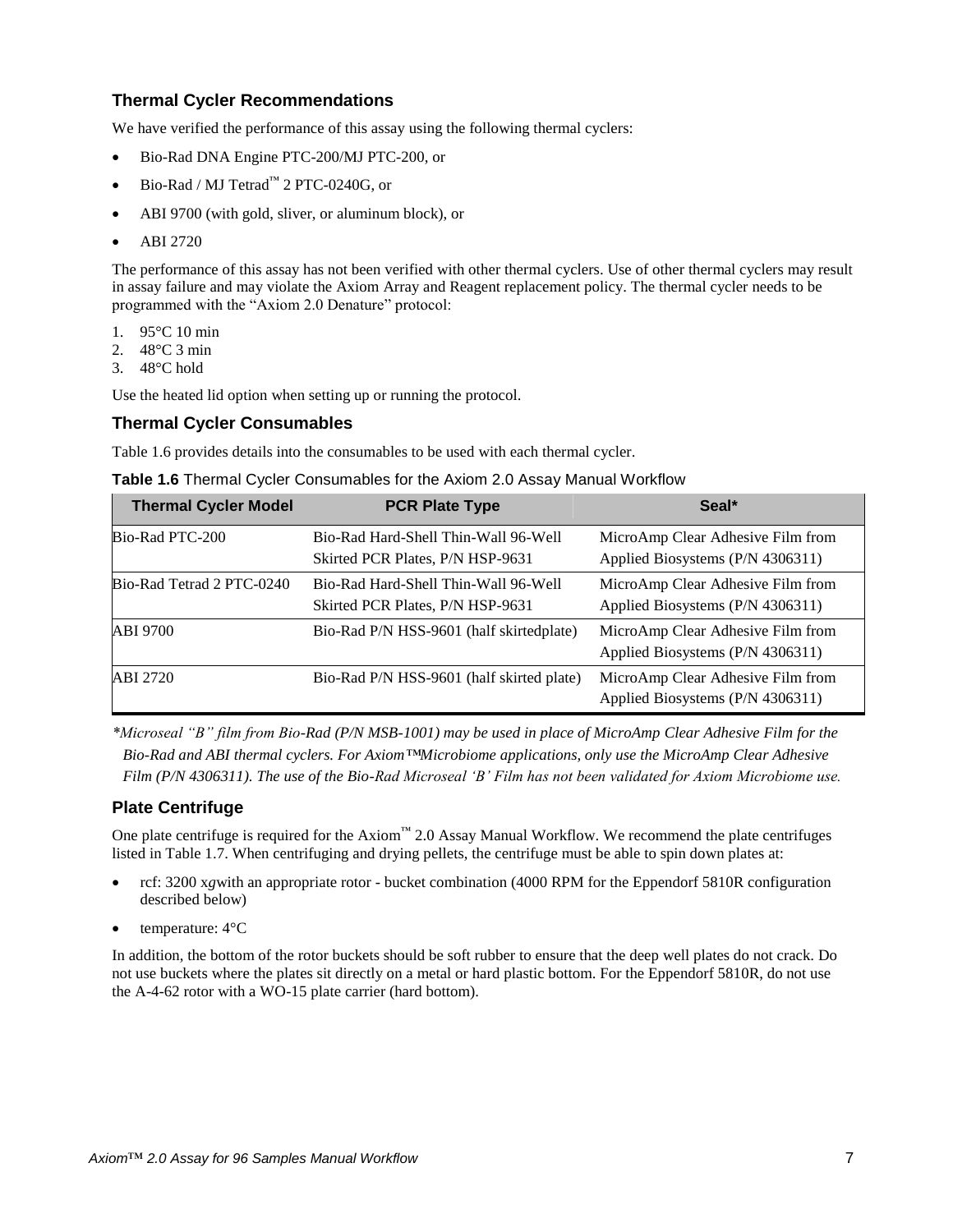**Table 1.7**Plate Centrifuges Recommended for the Axiom™2.0 Assay Manual Workflow

| <b>Item</b>                                                                                      | <b>Supplier</b>        | <b>Part Number</b>                                                                                  |
|--------------------------------------------------------------------------------------------------|------------------------|-----------------------------------------------------------------------------------------------------|
| One of the following centrifuges:                                                                |                        |                                                                                                     |
| Allegra™ 25R Refrigerated Benchtop<br>Centrifuge                                                 | <b>Beckman Coulter</b> | 369434 (60 Hz, 280 V)<br>369435 (50/60 Hz, 200 V)<br>369436 (50 Hz, 230 V)                          |
|                                                                                                  |                        | 368954 S5700 Microplate rotor                                                                       |
| Centrifuge 5810R (refrigerated)                                                                  | Eppendorf              | 022625501 (60 Hz, 120 V)<br>022625101 (50 Hz, 120 V, 20 AMP<br>version)<br>022625551 (50 Hz, 230 V) |
| A-4-81 MTP/Flex swinging<br>bucket rotor with 4 microtest-plate<br>buckets                       |                        | 022638807                                                                                           |
| Sorvall <sup>™</sup> Legend <sup>™</sup> XTR (refrigerated),<br>with:                            | Thermo Scientific      | 75004521 (60 Hz, 120 V)<br>75004520 (50 Hz, 230 V)<br>75004523 (50/60 Hz, 230 V USA and<br>Canada)  |
| TX-750 high visibility swinging<br>rotor bucket                                                  |                        | 75003607                                                                                            |
| Carrier for microplates (including<br>$\overline{\phantom{a}}$<br>plate trays and neoprene pads) |                        | One of either:<br>Set of two Carriers (75003795)<br>Set of four carriers (75003617)                 |

Relative centrifugal force (*rcf*) can be calculated as follows:

*rcf* = (1.118 × 10-5) R S<sup>2</sup>

where R is the radius of the rotor in centimeters, and S is the speed of the centrifuge in revolutions per minute.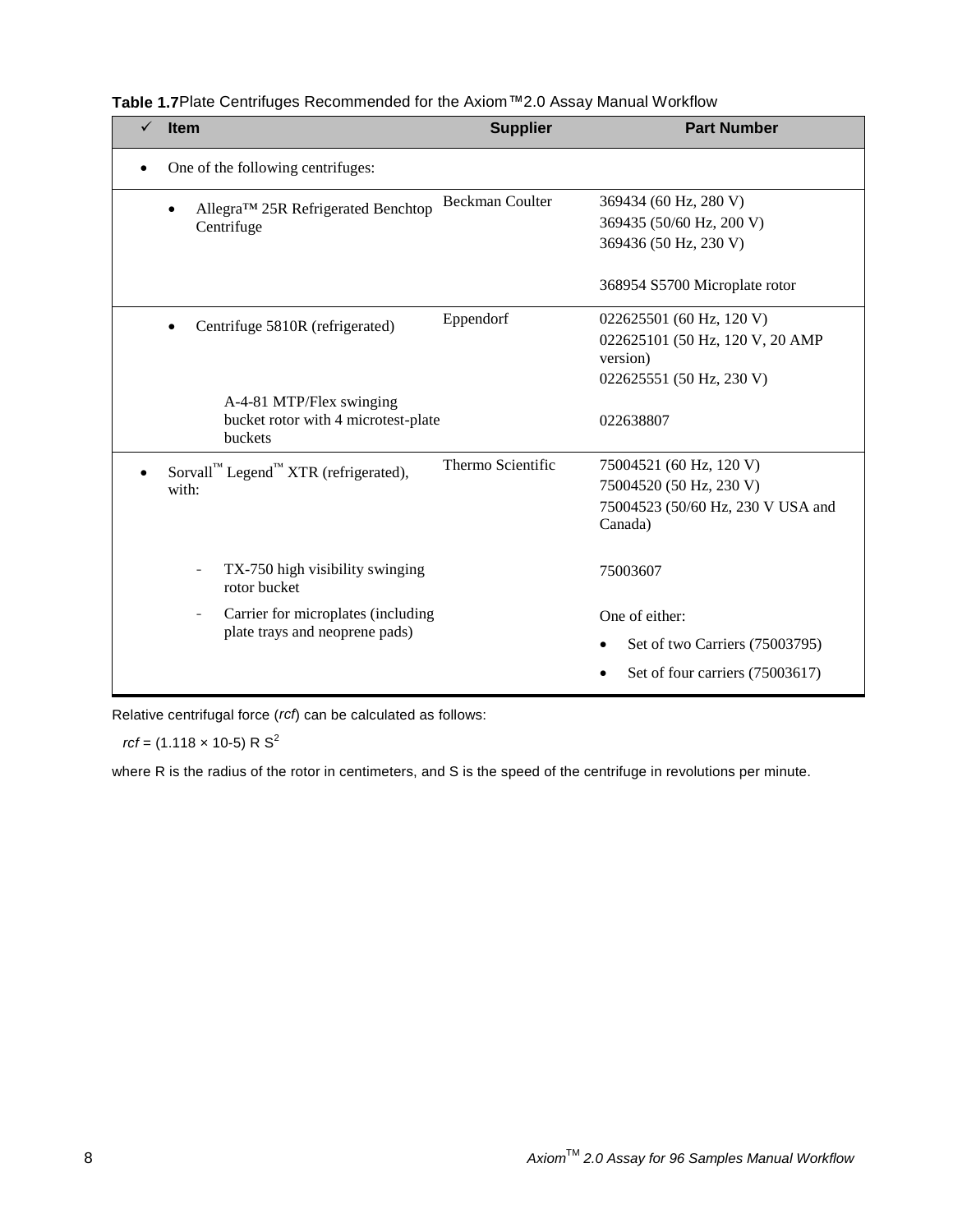### <span id="page-9-0"></span>**Sample Plates**

**Table 1.8** Plates Required for Axiom 2.0 Assay Manual Workflow

|           | <b>Equipment</b>                                                                                                        | Manufacturer/<br><b>Distributor</b> | <b>Part Number</b> |
|-----------|-------------------------------------------------------------------------------------------------------------------------|-------------------------------------|--------------------|
| $\bullet$ | ABgene <sup>™</sup> 96 Square Well Storage Plate Mark II, 2.2 mL<br>(for use with Axiom Genotyping Assay)               | Thermo Scientific                   | AB-0932            |
| $\bullet$ | Eppendorf 96 Deep-well Plate, 2000 µL<br>(for use with Axiom Microbiome Assay)                                          | Eppendorf                           | 951033481          |
| $\bullet$ | Bio-Rad Hard Shell 96-well plate                                                                                        | Bio-Rad                             | HSP-9631           |
| $\bullet$ | 96-well UV Star Plates, 370 µL/well                                                                                     | E&K Scientific                      | 25801              |
| $\bullet$ | Hard-Shell Full-Height 96-Well Semi- Skirted PCR Plate<br>(required only if using ABI 2720 or ABI 9700 Thermal Cyclers) | Bio-Rad                             | HSS-9601           |

### <span id="page-9-1"></span>**Pipettes and Tips**

Pipettes and tips recommended for manual target prep are listed in Table 1.9.

**Table 1.9** Recommended Pipettes and Tips for Axiom 2.0 Assay Manual Workflow

| <b>Equipment</b><br>✓                                             | Manufacturer/<br><b>Distributor</b> | <b>Part Number</b>    |
|-------------------------------------------------------------------|-------------------------------------|-----------------------|
| Pipet-Lite™, Magnetic-Assist single channel P20                   | Rainin                              | $L-20$                |
| Pipet-Lite <sup>TM</sup> , Magnetic-Assist single channel P200    | Rainin                              | $L-200$               |
| Pipet-Lite <sup>TM</sup> , Magnetic-Assist single channel $P1000$ | Rainin                              | $L-1000$              |
| Pipette, 12-channel P20                                           | Rainin                              | $L12-20$              |
| Pipette, 12-channel P50 (optional)                                | Rainin                              | $L12-50$              |
| Pipette, 12-channel P200                                          | Rainin                              | L <sub>12</sub> -200  |
| Pipette, 12-channel P1200                                         | Rainin                              | L <sub>12</sub> -1200 |
| Pipette tips $GP = refill$                                        | Rainin                              | $GP-L10F$             |
| Pipette tips $GP = \text{refill}$                                 | Rainin                              | $GP-L200F$            |
| Pipette tips $GP = \text{refill}$                                 | Rainin                              | <b>GP-L1000F</b>      |
| Pipette tips $RT =$ with rack                                     | Rainin                              | $RT-L10F$             |
| Pipette tips $RT = with$ rack                                     | Rainin                              | <b>RT-L200F</b>       |
| Pipette tips $RT = with$ rack                                     | Rainin                              | <b>RT-L1000F</b>      |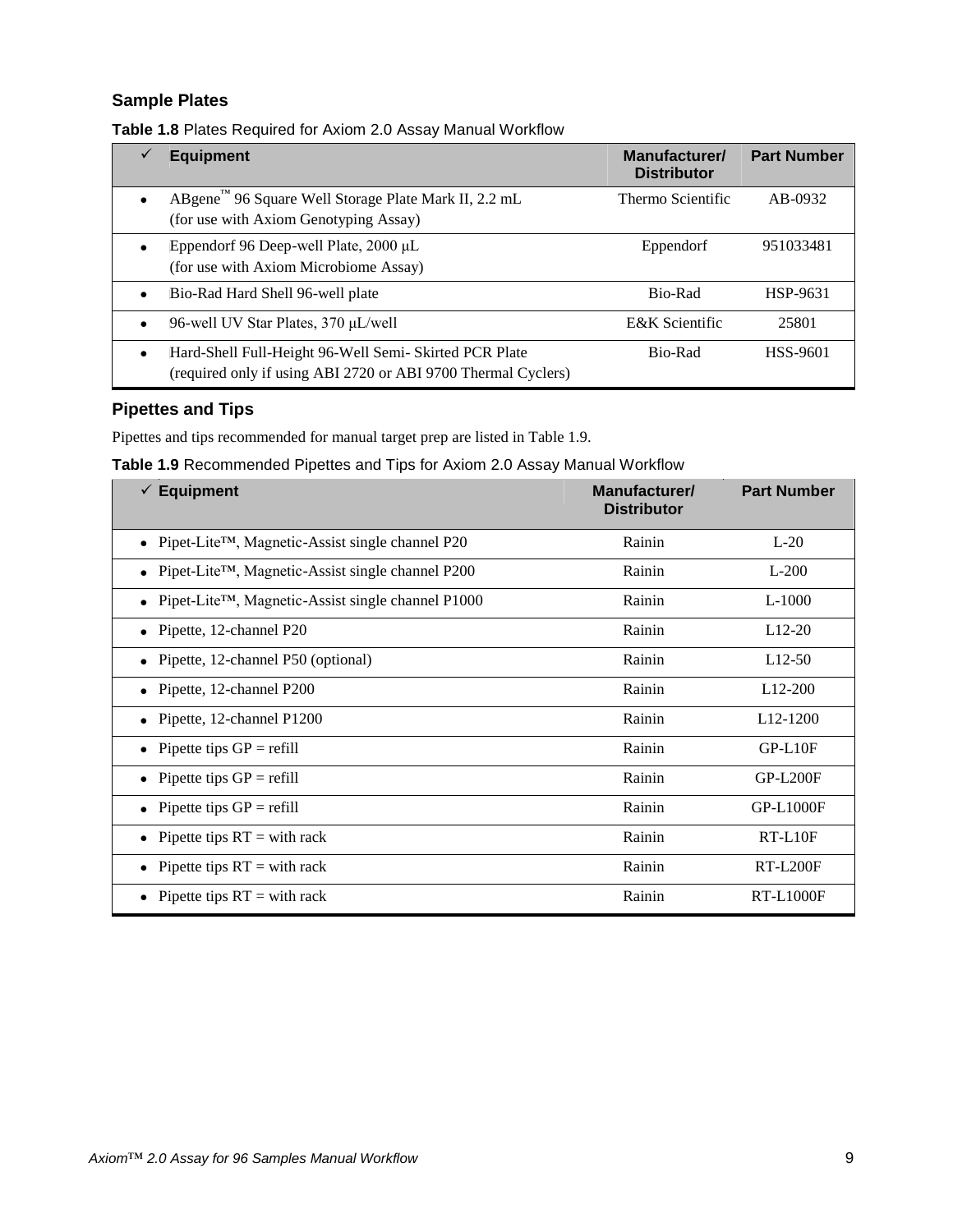### <span id="page-10-0"></span>**Other Labware Required**

| $\checkmark$ Item                                      | Manufacturer/<br><b>Distributer</b> | <b>Part Number</b> |
|--------------------------------------------------------|-------------------------------------|--------------------|
| • Conical tube, $50 \text{ mL}$                        | <b>VWR</b>                          | 21008-178          |
| • Conical tube, 15 mL                                  | <b>VWR</b>                          | 21008-202          |
| • Tube Holder, Falcon, 50 mL                           | various                             | various            |
| • Solution Basin, 100 mL sterile, multichannel         | <b>VWR</b>                          | 89092-836          |
| • 96 well plate metal chamber                          | Diversified Biotech                 | <b>CHAM-1000</b>   |
| • Serological Pipettes $(10 \text{ mL})$               | <b>VWR</b>                          | 89130-898          |
| • Serological Pipettes $(5 \text{ mL})$                | <b>VWR</b>                          | 89130-896          |
| Adhesive film for 96-well plates – use one of the      |                                     |                    |
| following:                                             |                                     |                    |
| MicroAmp <sup>™</sup> Clear Adhesive Film<br>$\bullet$ | <b>Applied Biosystems</b>           | 4306311            |
| Microseal 'B' Film*<br>$\bullet$                       | Bio-Rad                             | <b>MSB1001</b>     |
| TM<br>• Kimwipes                                       | Your choice                         |                    |

**Table 1.10** Other Labware Required for the Axiom 2.0 Assay Manual Workflow

*\* For Axiom*™*Microbiome applications, only use the MicroAmp Clear Adhesive Film (P/N 4306311). The use of the Bio-Rad Microseal 'B' Film has not been validated for Axiom Microbiome use.*

### <span id="page-10-1"></span>**Other Reagents and Gels Required**

**Table 1.11** Other Reagents Required

| <b>Item</b>                                                                      | <b>Supplier</b> | <b>Part Number</b> |
|----------------------------------------------------------------------------------|-----------------|--------------------|
| • 2-Propanol, anhydrous, 99.5% (Isopropanol)                                     | Sigma-Aldrich   | 278475             |
| Reduced EDTA TE Buffer<br>$(10 \text{ mMTris-HCl pH } 8.0, 0.1 \text{ mM EDTA})$ | Thermo Fisher   | 75793              |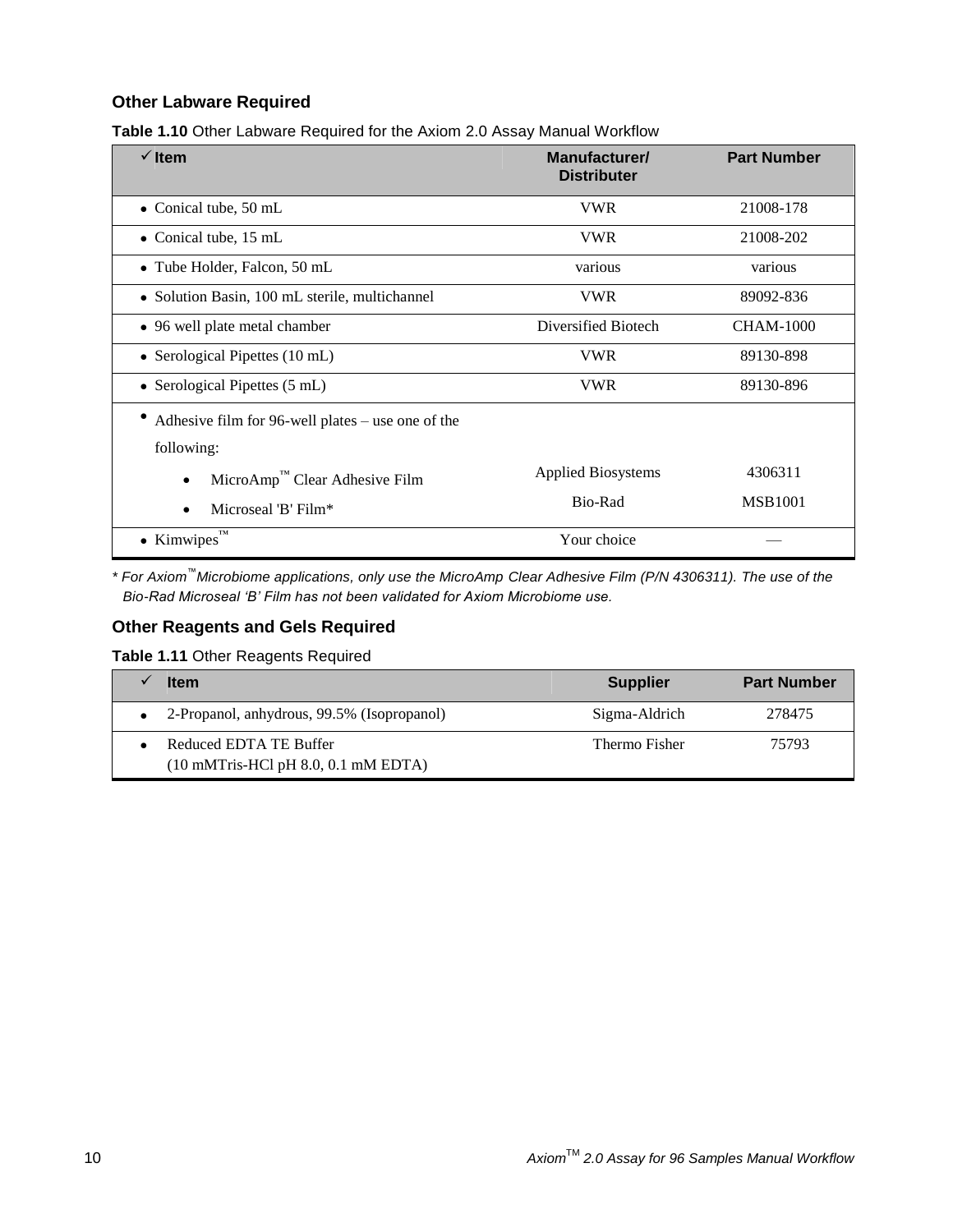#### **Table 1.12** Reagents and Gels Required to Run QC Steps

| $\checkmark$ ltem                                                                                               | <b>Supplier</b>                      | <b>Part Number</b> |
|-----------------------------------------------------------------------------------------------------------------|--------------------------------------|--------------------|
| • Mother E-Base <sup>TM</sup> Device                                                                            | Thermo Fisher                        | $EB-M03$           |
| Daughter E-Base <sup>TM</sup> Device                                                                            | Scientific (formerly<br>Life         | $EB-D03$           |
| • E-Gel <sup>TM48</sup> 4% agarose gels (for Axiom QC)                                                          | $Technologies^{TM}$ /<br>Invitrogen) | G8008-04           |
| • TrackIt <sup>TM</sup> 25 bp DNA Ladder (for Axiom QC)                                                         |                                      | 10488-022          |
| • TrackIt <sup>TM</sup> Cyan/Orange Loading Buffer (for Axiom QC)                                               |                                      | 10482-028          |
| • E-Gel <sup>TM48</sup> 1% agarose gels (for gDNA QC)                                                           |                                      | G8008-01           |
| • RediLoad <sup>TM</sup> (for gDNA QC)                                                                          |                                      | 750026             |
| • E-Gel <sup>TM96</sup> High Range DNA Marker (for gDNA QC)                                                     |                                      | 12352-019          |
| Water, nuclease-free, ultrapure MB grade (only required for performing<br>rehybridization protocols and gel QC) | Thermo Fisher                        | 71786              |

### <span id="page-11-0"></span>**Other Lab Equipment Required**

The remaining equipment required is listed in Table 1.13.

### **Table 1.13** Other Equipment Required

| $\checkmark$ ltem                                 | <b>Supplier</b>       | <b>Part Number</b>    |
|---------------------------------------------------|-----------------------|-----------------------|
| • Freezer, $-20^{\circ}$ C                        | Any vendor            |                       |
| • Refrigerator, 2 to $8^{\circ}$ C                | Any vendor            |                       |
| Vortex-Genie™(for plates and microtubes)*         | Scientific Industries | SI-0236 (120 V/60 Hz) |
|                                                   |                       | SI-0246 (230 V/50 Hz) |
| Mini Microcentrifuge, for 2 mL tubes*             | <b>VWR</b>            | 93000-196 (120V)      |
|                                                   |                       | 93000-196 (230V)      |
| • Bel-Art Cryo-Safe Mini Cooler, $-15^{\circ}C^*$ | <b>VWR</b>            | 47751-730             |
| • Ice bucket, 4 to 9 liters                       | Any vendor            |                       |
| Markers, permanent, fine point                    | Your choice           |                       |
| Pipet aid*                                        | <b>VWR</b>            | 53106-220             |

*\*Equivalent items from other manufacturers are acceptable.*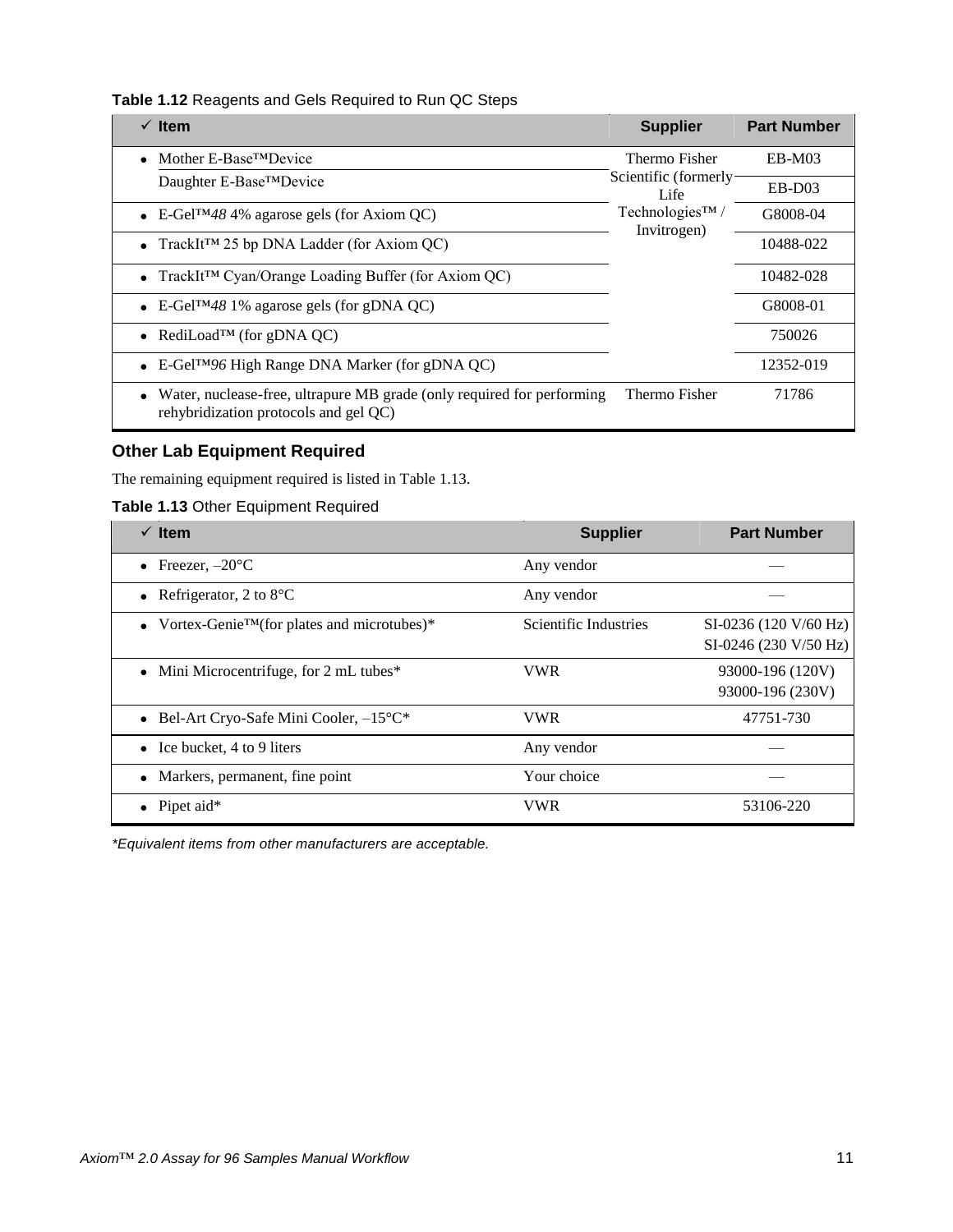# <span id="page-12-0"></span>**Appendix A Supplier Contact List**

**Table A.1** Supplier Contact List

| <b>Supplier</b>                                      | <b>Website Address</b>       |
|------------------------------------------------------|------------------------------|
| Thermo Fisher                                        | www.Thermo Fisher.com        |
| <b>Applied Biosystems</b>                            | www.appliedbiosystems.com    |
| <b>Beckman Coulter</b>                               | www.beckmancoulter.com       |
| Bio-Rad                                              | bio-rad.com                  |
| E&K Scientific                                       | eandkscientific.com          |
| Eppendorf                                            | eppendorf.com                |
| Rainin                                               | www.rainin.com               |
| Scientific Industries                                | www.scientificindustries.com |
| Sigma-Aldrich                                        | www.sigmaaldrich.com         |
| Thermo Fisher Scientific (Thermo Scientific, Applied | www.thermoFisher.com         |
| Biosystems, Invitrogen, Fisher Scientific)           |                              |
| <b>USB Corporation (Thermo Fisher)</b>               | www.usb.thermo Fisher.com    |
| <b>VWR</b>                                           | vwr.com                      |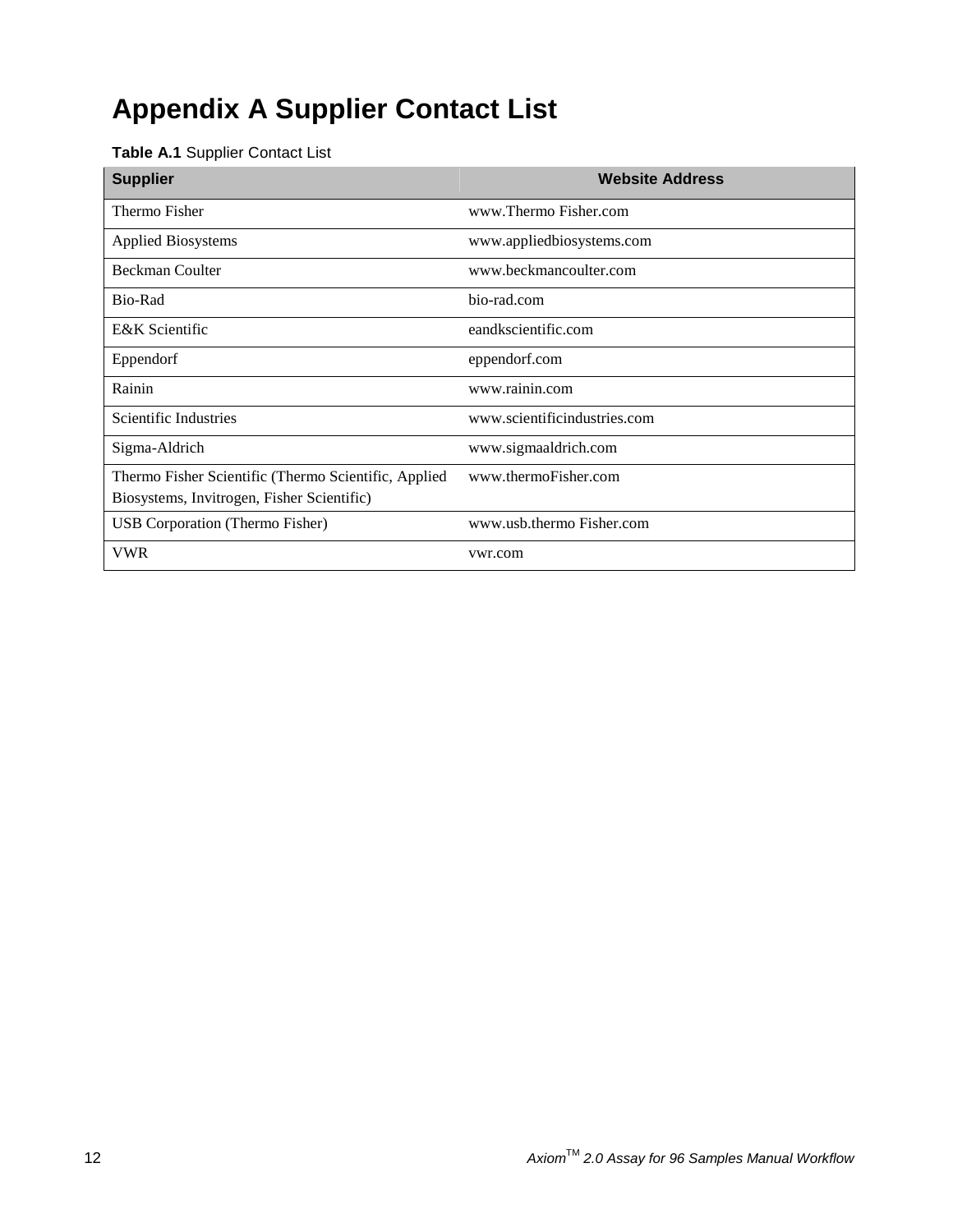# Obtaining support

| <b>Technical support</b>           | For the latest services and support information for all locations,<br>visitwww.thermofisher.com.                                                                                                                                                                                                                                                                            |  |
|------------------------------------|-----------------------------------------------------------------------------------------------------------------------------------------------------------------------------------------------------------------------------------------------------------------------------------------------------------------------------------------------------------------------------|--|
|                                    | At the website, you can:                                                                                                                                                                                                                                                                                                                                                    |  |
|                                    | Access worldwide telephone and fax numbers to contact Technical Support and Sales<br>$\bullet$<br>facilities                                                                                                                                                                                                                                                                |  |
|                                    | Search through frequently asked questions (FAQs)<br>$\bullet$                                                                                                                                                                                                                                                                                                               |  |
|                                    | Submit a question directly to Technical Support (thermofisher.com/support)                                                                                                                                                                                                                                                                                                  |  |
|                                    | Search for user documents, SDSs, vector maps and sequences, application notes,<br>$\bullet$<br>formulations, handbooks, certificates of analysis, citations, and other product support<br>documents                                                                                                                                                                         |  |
|                                    | Obtain information about customer training                                                                                                                                                                                                                                                                                                                                  |  |
|                                    | Download software updates and patches                                                                                                                                                                                                                                                                                                                                       |  |
| <b>Safety Data Sheets</b><br>(SDS) | Safety Data Sheets (SDSs) are available at thermofisher.com/support.                                                                                                                                                                                                                                                                                                        |  |
| Limited product<br>warranty        | Life Technologies Corporation and/or its affiliate(s) warrant their products as set forth in<br>the Life Technologies' General Terms and Conditions of Sale found on Life<br>Technologies' website at www.thermofisher.com/us/en/home/global/terms-and-<br>conditions.html. If you have any questions, please contact Life Technologies at<br>www.thermofisher.com/support. |  |